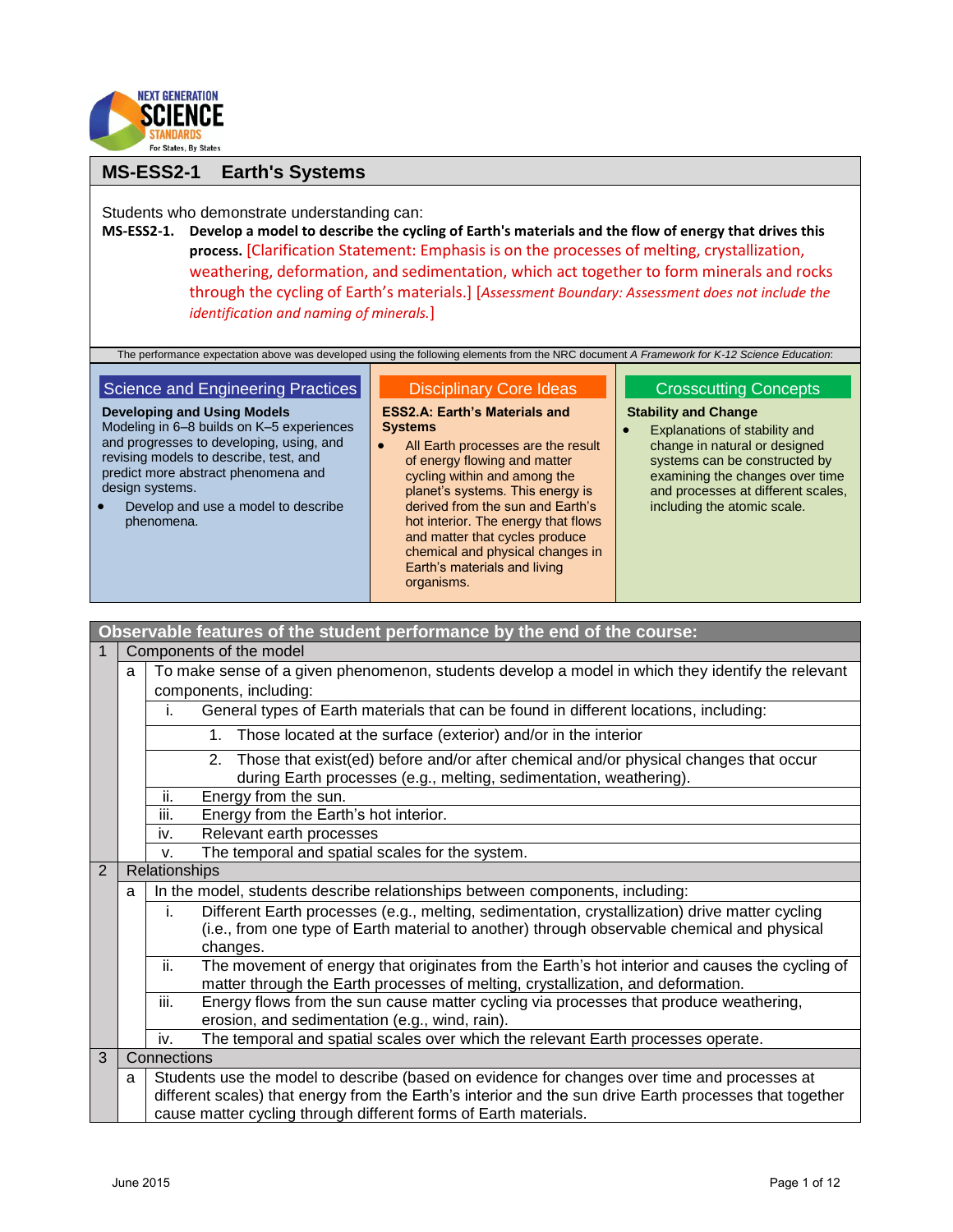|                                                                                           | b                                                                          |                                                                                                     | Students use the model to account for interactions between different Earth processes, including:                                                                                 |  |  |
|-------------------------------------------------------------------------------------------|----------------------------------------------------------------------------|-----------------------------------------------------------------------------------------------------|----------------------------------------------------------------------------------------------------------------------------------------------------------------------------------|--|--|
|                                                                                           |                                                                            | The Earth's internal heat energy drives processes such as melting, crystallization, and             |                                                                                                                                                                                  |  |  |
|                                                                                           |                                                                            |                                                                                                     | deformation that change the atomic arrangement of elements in rocks and that move and<br>push rock material to the Earth's surface where it is subject to surface processes like |  |  |
|                                                                                           | weathering and erosion.                                                    |                                                                                                     |                                                                                                                                                                                  |  |  |
| Energy from the sun drives the movement of wind and water that causes the erosion,<br>ii. |                                                                            |                                                                                                     |                                                                                                                                                                                  |  |  |
| movement, and sedimentation of weathered Earth materials.                                 |                                                                            |                                                                                                     |                                                                                                                                                                                  |  |  |
|                                                                                           |                                                                            | iii.<br>Given the right setting, any rock on Earth can be changed into a new type of rock by        |                                                                                                                                                                                  |  |  |
|                                                                                           | processes driven by the Earth's internal energy or by energy from the sun. |                                                                                                     |                                                                                                                                                                                  |  |  |
|                                                                                           | C.                                                                         | Students describe that these changes are consistently occurring but that landforms appear stable to |                                                                                                                                                                                  |  |  |
|                                                                                           |                                                                            | humans because they are changing on time scales much longer than human lifetimes.                   |                                                                                                                                                                                  |  |  |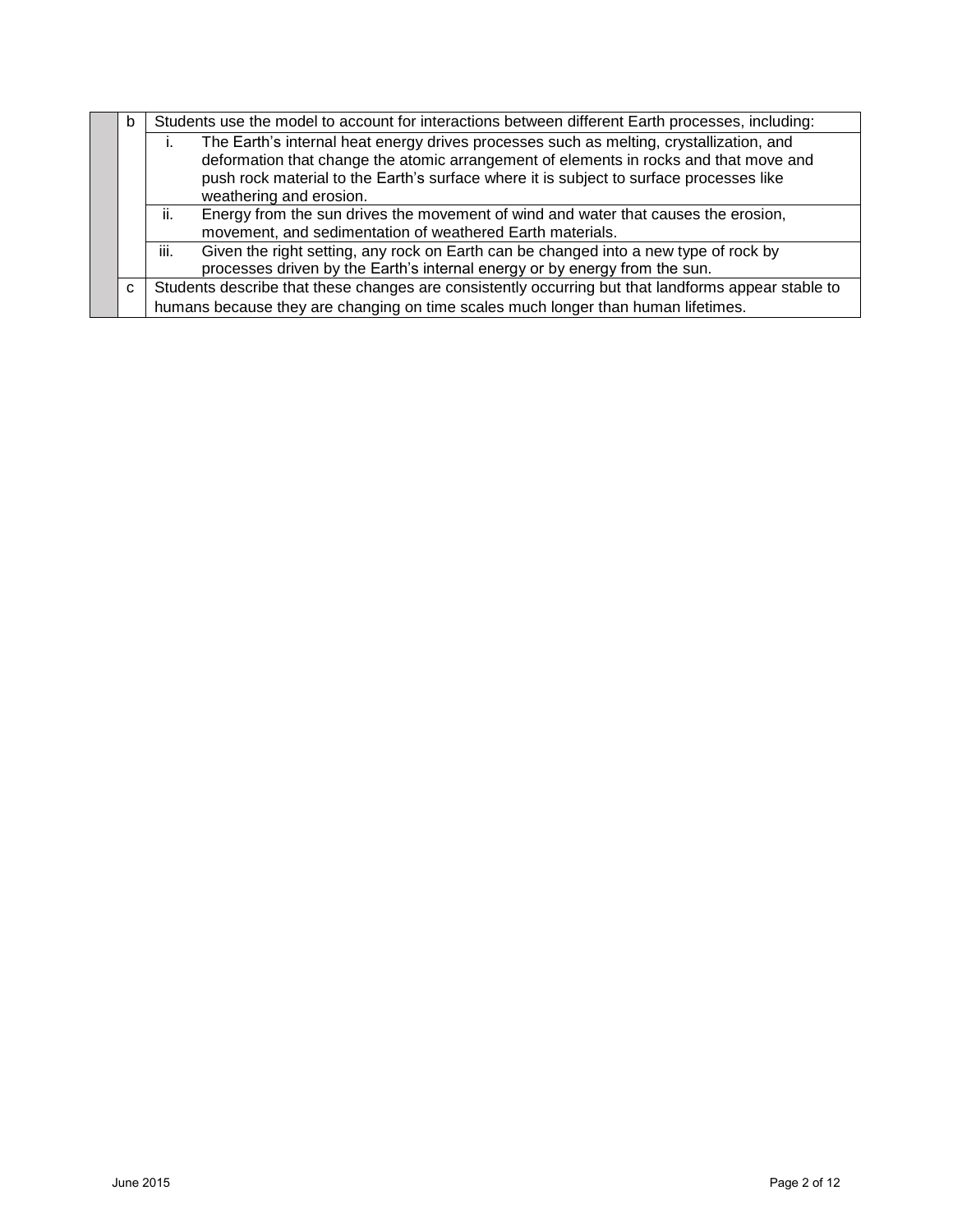# **MS-ESS2-2 Earth's Systems**

## Students who demonstrate understanding can:

**MS-ESS2-2. Construct an explanation based on evidence for how geoscience processes have changed Earth's surface at varying time and spatial scales.** [Clarification Statement: Emphasis is on how processes change Earth's surface at time and spatial scales that can be large (such as slow plate motions or the uplift of large mountain ranges) or small (such as rapid landslides or microscopic geochemical reactions), and how many geoscience processes (such as earthquakes, volcanoes, and meteor impacts) usually behave gradually but are punctuated by catastrophic events. Examples of geoscience processes include surface weathering and deposition by the movements of water, ice, and wind. Emphasis is on geoscience processes that shape local geographic features, where appropriate.]

The performance expectation above was developed using the following elements from the NRC document *A Framework for K-12 Science Education*:

## Science and Engineering Practices

# **Constructing Explanations and**

## **Designing Solutions**

Constructing explanations and designing solutions in 6–8 builds on K–5 experiences and progresses to include constructing explanations and designing solutions supported by multiple sources of evidence consistent with scientific ideas, principles, and theories.

 Construct a scientific explanation based on valid and reliable evidence obtained from sources (including the students' own experiments) and the assumption that theories and laws that describe nature operate today as they did in the past and will continue to do so in the future.

# Disciplinary Core Ideas

#### **ESS2.A: Earth's Materials and Systems**

• The planet's systems interact over scales that range from microscopic to global in size, and they operate over fractions of a second to billions of years. These interactions have shaped Earth's history and will determine its future.

#### **ESS2.C: The Roles of Water in Earth's Surface Processes**

 Water's movements—both on the land and underground—cause weathering and erosion, which change the land's surface features and create underground formations.

## Crosscutting Concepts

#### **Scale Proportion and Quantity**

• Time, space, and energy phenomena can be observed at various scales using models to study systems that are too large or too small.

# **Observable features of the student performance by the end of the course:**

|                |                                                                                                        | Articulating the explanation of phenomena                                                              |  |  |
|----------------|--------------------------------------------------------------------------------------------------------|--------------------------------------------------------------------------------------------------------|--|--|
|                | a                                                                                                      | Students articulate a statement that relates a given phenomenon to a scientific idea, including that   |  |  |
|                |                                                                                                        | geoscience processes have changed the Earth's surface at varying time and spatial scales.              |  |  |
|                | b                                                                                                      | Students use evidence and reasoning to construct an explanation for the given phenomenon, which        |  |  |
|                |                                                                                                        | involves changes at Earth's surface.                                                                   |  |  |
| $\overline{2}$ |                                                                                                        | Evidence                                                                                               |  |  |
|                | a                                                                                                      | Students identify and describe the evidence necessary for constructing an explanation, including:      |  |  |
|                |                                                                                                        | The slow and large-scale motion of the Earth's plates and the results of that motion.                  |  |  |
|                | Surface weathering, erosion, movement, and the deposition of sediment ranging from large<br>ii.        |                                                                                                        |  |  |
|                | to microscopic scales (e.g., sediment consisting of boulders and microscopic grains of sand,           |                                                                                                        |  |  |
|                |                                                                                                        | raindrops dissolving microscopic amounts of minerals).                                                 |  |  |
|                |                                                                                                        | Rapid catastrophic events (e.g., earthquakes, volcanoes, meteor impacts).<br>Ш.                        |  |  |
|                | Students identify the corresponding timescales for each identified geoscience process.<br>b            |                                                                                                        |  |  |
|                | Students use multiple valid and reliable sources, which may include students' own investigations,<br>C |                                                                                                        |  |  |
|                | evidence from data, and observations from conceptual models used to represent changes that             |                                                                                                        |  |  |
|                |                                                                                                        | occur on very large or small spatial and/or temporal scales (e.g., stream tables to illustrate erosion |  |  |
|                |                                                                                                        | and deposition, maps and models to show the motion of tectonic plates).                                |  |  |
|                |                                                                                                        |                                                                                                        |  |  |
|                | Reasoning                                                                                              |                                                                                                        |  |  |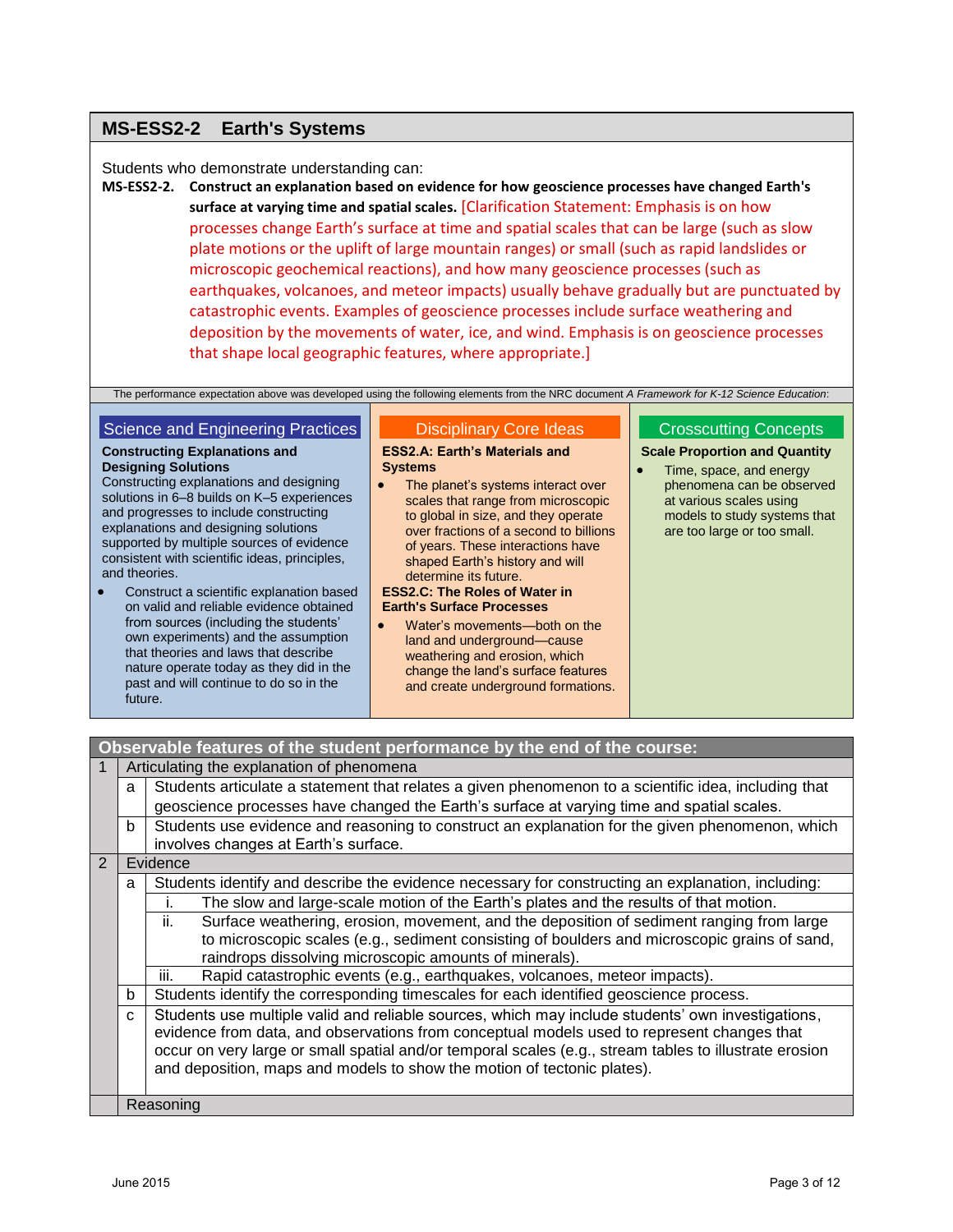| 3 | a |      | Students use reasoning, along with the assumption that theories and laws that describe the natural<br>world operate today as they did in the past and will continue to do so in the future, to connect the<br>evidence and support an explanation for how geoscience processes have changed the Earth's<br>surface at a variety of temporal and spatial scales. Students describe the following chain of<br>reasoning for their explanation: |
|---|---|------|----------------------------------------------------------------------------------------------------------------------------------------------------------------------------------------------------------------------------------------------------------------------------------------------------------------------------------------------------------------------------------------------------------------------------------------------|
|   |   | Τ.   | The motion of the Earth's plates produces changes on a planetary scale over a range of time<br>periods from millions to billions of years. Evidence for the motion of plates can explain large-<br>scale features of the Earth's surface (e.g., mountains, distribution of continents) and how<br>they change.                                                                                                                               |
|   |   | ii.  | Surface processes such as erosion, movement, weathering, and the deposition of sediment<br>can modify surface features, such as mountains, or create new features, such as canyons.<br>These processes can occur at spatial scales ranging from large to microscopic over time<br>periods ranging from years to hundreds of millions of years.                                                                                               |
|   |   | iii. | Catastrophic changes can modify or create surface features over a very short period of time<br>compared to other geoscience processes, and the results of those catastrophic changes are<br>subject to further changes over time by processes that act on longer time scales (e.g.,<br>erosion of a meteor crater).                                                                                                                          |
|   |   | iv.  | A given surface feature is the result of a broad range of geoscience processes occurring at<br>different temporal and spatial scales.                                                                                                                                                                                                                                                                                                        |
|   |   | v.   | Surface features will continue to change in the future as geoscience processes continue to<br>occur.                                                                                                                                                                                                                                                                                                                                         |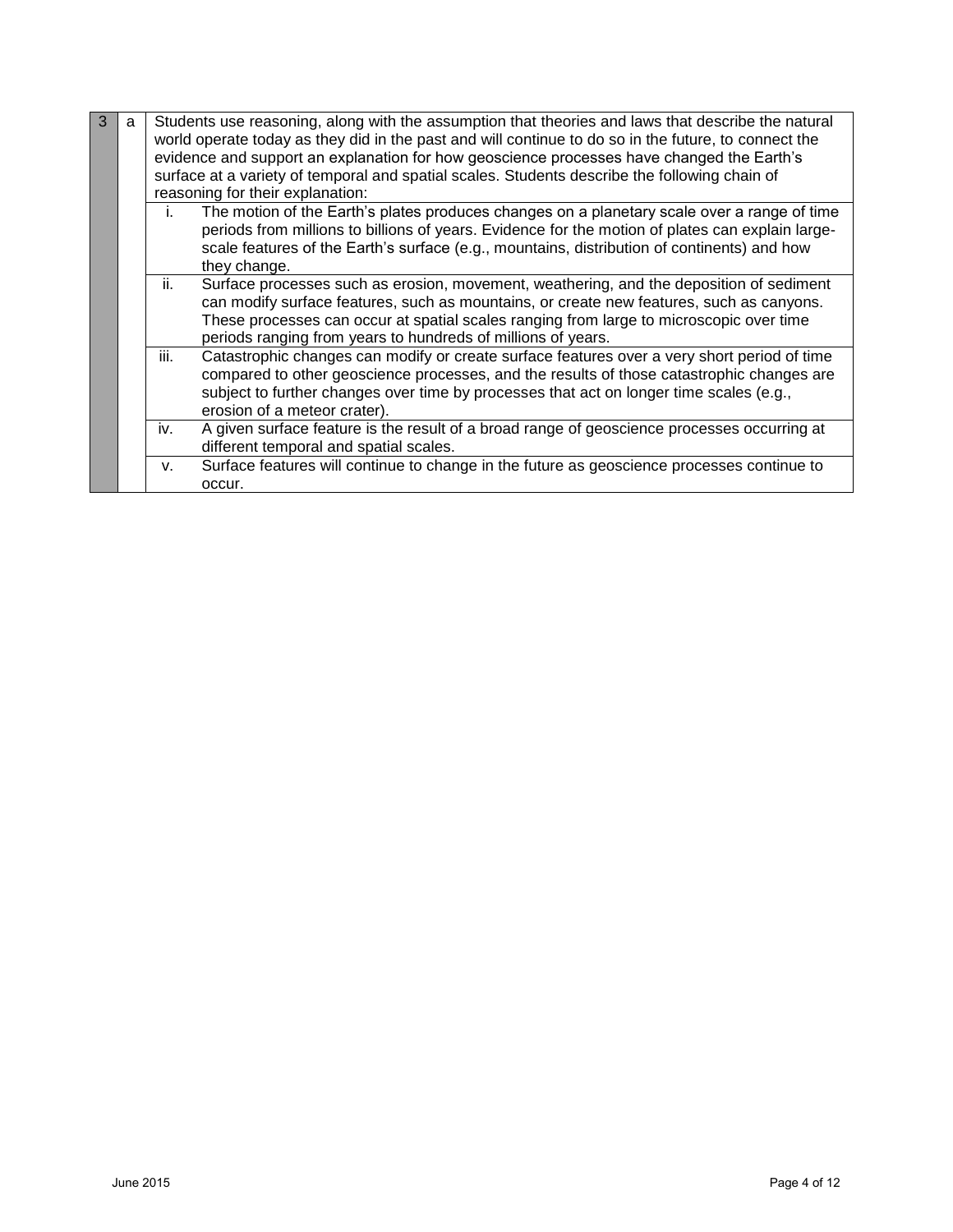# **MS-ESS2-3 Earth's Systems**

## Students who demonstrate understanding can:

**MS-ESS2-3. Analyze and interpret data on the distribution of fossils and rocks, continental shapes, and seafloor structures to provide evidence of the past plate motions.** [Clarification Statement: Examples of data include similarities of rock and fossil types on different continents, the shapes of the continents (including continental shelves), and the locations of ocean structures (such as ridges, fracture zones, and trenches).] [*Assessment Boundary: Paleomagnetic anomalies in oceanic and continental crust are not assessed.*]

The performance expectation above was developed using the following elements from the NRC document *A Framework for K-12 Science Education*:

## Science and Engineering Practices

#### **Analyzing and Interpreting Data**

Analyzing data in 6–8 builds on K–5 experiences and progresses to extending quantitative analysis to investigations, distinguishing between correlation and causation, and basic statistical techniques of data and error analysis.

• Analyze and interpret data to provide evidence for phenomena.

# - - - - - - - - - - - - - - - - - - - - - - - - - - - - - - - - - - - - *Connections to Nature of Science*

#### **Scientific Knowledge is Open to Revision in Light of New Evidence**

 Science findings are frequently revised and/or reinterpreted based on new evidence.

# Disciplinary Core Ideas

#### **ESS1.C: The History of Planet Earth**

• Tectonic processes continually generate new ocean sea floor at ridges and destroy old sea floor at trenches. *(HS.ESS1.C GBE),(secondary)* **ESS2.B: Plate Tectonics and Large-**

# **Scale System Interactions** • Maps of ancient land and water

patterns, based on investigations of rocks and fossils, make clear how Earth's plates have moved great distances, collided, and spread apart.

## Crosscutting Concepts

#### **Patterns**

 Patterns in rates of change and other numerical relationships can provide information about natural systems.

# **Observable features of the student performance by the end of the course:**

| 1                                                                                                | Organizing data                                                                                   |                                                                                                          |  |
|--------------------------------------------------------------------------------------------------|---------------------------------------------------------------------------------------------------|----------------------------------------------------------------------------------------------------------|--|
| Students organize given data that represent the distribution and ages of fossils and rocks,<br>a |                                                                                                   |                                                                                                          |  |
| continental shapes, seafloor structures, and/or age of oceanic crust.                            |                                                                                                   |                                                                                                          |  |
| Students describe what each dataset represents.<br>b                                             |                                                                                                   |                                                                                                          |  |
|                                                                                                  | C                                                                                                 | Students organize the given data in a way that facilitates analysis and interpretation.                  |  |
| $\overline{2}$                                                                                   |                                                                                                   | Identifying relationships                                                                                |  |
|                                                                                                  | a                                                                                                 | Students analyze the data to identify relationships (including relationships that can be used to infer   |  |
|                                                                                                  |                                                                                                   | numerical rates of change, such as patterns of age of seafloor) in the datasets about Earth features.    |  |
| 3                                                                                                | Interpreting data                                                                                 |                                                                                                          |  |
|                                                                                                  | Students use the analyzed data to provide evidence for past plate motion. Students describe:<br>a |                                                                                                          |  |
|                                                                                                  |                                                                                                   | Regions of different continents that share similar fossils and similar rocks suggest that, in the        |  |
|                                                                                                  |                                                                                                   | geologic past, those sections of continent were once attached and have since separated.                  |  |
| ii.                                                                                              |                                                                                                   | The shapes of continents, which roughly fit together (like pieces in a jigsaw puzzle) suggest            |  |
| that those land masses were once joined and have since separated.                                |                                                                                                   |                                                                                                          |  |
|                                                                                                  |                                                                                                   | iii.<br>The separation of continents by the sequential formation of new seafloor at the center of the    |  |
|                                                                                                  |                                                                                                   | ocean is inferred by age patterns in oceanic crust that increase in age from the center of the           |  |
|                                                                                                  |                                                                                                   | ocean to the edges of the ocean.                                                                         |  |
|                                                                                                  |                                                                                                   | The distribution of seafloor structures (e.g., volcanic ridges at the centers of oceans, trenches<br>iv. |  |
|                                                                                                  |                                                                                                   | at the edges of continents) combined with the patterns of ages of rocks of the seafloor                  |  |
|                                                                                                  |                                                                                                   | (youngest ages at the ridge, oldest ages at the trenches) supports the interpretation that new           |  |
|                                                                                                  |                                                                                                   | crust forms at the ridges and then moves away from the ridges as new crust continues to                  |  |
|                                                                                                  |                                                                                                   | form and that the oldest crust is being destroyed at seafloor trenches.                                  |  |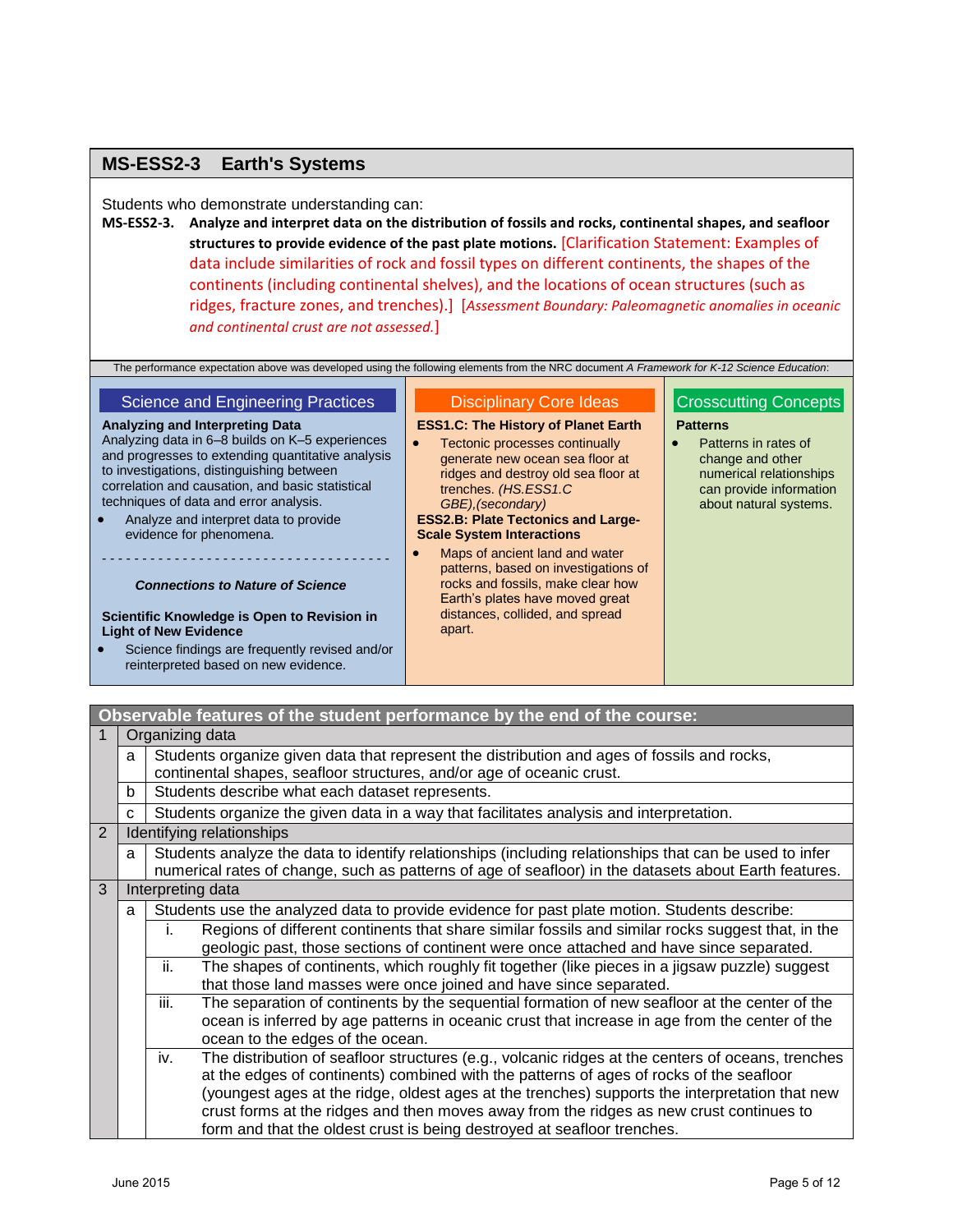# **MS-ESS2-4 Earth's Systems**

Students who demonstrate understanding can:

**MS-ESS2-4. Develop a model to describe the cycling of water through Earth's systems driven by energy from the sun and the force of gravity.** [Clarification Statement: Emphasis is on the ways water changes its state as it moves through the multiple pathways of the hydrologic cycle. Examples of models can be conceptual or physical.] [*Assessment Boundary: A quantitative understanding of the latent heats of vaporization and fusion is not assessed.*]

The performance expectation above was developed using the following elements from the NRC document *A Framework for K-12 Science Education*:

## Science and Engineering Practices

#### Disciplinary Core Ideas

**ESS2.C: The Roles of Water in Earth's Surface Processes**

- **Developing and Using Models** Modeling in 6–8 builds on K–5 experiences and progresses to developing, using, and revising models to describe, test, and predict more abstract phenomena and design systems.
- Develop a model to describe unobservable mechanisms.
- Water continually cycles among land, ocean, and atmosphere via transpiration, evaporation, condensation and crystallization, and precipitation, as well as downhill flows on land.
- Global movements of water and its changes in form are propelled by sunlight and gravity.

**Observable features of the student performance by the end of the course:**

## Crosscutting Concepts

### **Energy and Matter**

 Within a natural or designed system, the transfer of energy drives the motion and/or cycling of matter.

| $\mathbf{1}$<br>Components of the model<br>To make sense of a phenomenon, students develop a model in which they identify the relevant<br>a<br>components:<br>Water (liquid, solid, and in the atmosphere).<br>i.<br>ii.<br>Energy in the form of sunlight.<br>iii.<br>Gravity.<br>Atmosphere.<br>iv.<br>Landforms.<br>v.<br>vi.<br>Plants and other living things.<br>2<br>Relationships<br>In their model, students describe the relevant relationships between components, including:<br>a<br>i.<br>Energy transfer from the sun warms water on Earth, which can evaporate into the<br>atmosphere.<br>ii.<br>Water vapor in the atmosphere forms clouds, which can cool and condense to produce<br>precipitation that falls to the surface of Earth.<br>iii.<br>Gravity causes water on land to move downhill (e.g., rivers and glaciers) and much of it<br>eventually flows into oceans.<br>Some liquid and solid water remains on land in the form of bodies of water and ice sheets.<br>iv.<br>Some water remains in the tissues of plants and other living organisms, and this water is<br>V.<br>released when the tissues decompose.<br>$\overline{3}$<br>Connections<br>Students use the model to account for both energy from light and the force of gravity driving water<br>a<br>cycling between oceans, the atmosphere, and land, including that:<br>Energy from the sun drives the movement of water from the Earth (e.g., oceans, landforms,<br>i.<br>plants) into the atmosphere through transpiration and evaporation.<br>ii.<br>Water vapor in the atmosphere can cool and condense to form rain or crystallize to form<br>snow or ice, which returns to Earth when pulled down by gravity.<br>iii.<br>Some rain falls back into the ocean, and some rain falls on land. Water that falls on land can: |  |  | $\frac{1}{2}$ , $\frac{1}{2}$ , $\frac{1}{2}$ , $\frac{1}{2}$ , $\frac{1}{2}$ , $\frac{1}{2}$ , $\frac{1}{2}$ , $\frac{1}{2}$ , $\frac{1}{2}$ , $\frac{1}{2}$ , $\frac{1}{2}$ , $\frac{1}{2}$ , $\frac{1}{2}$ , $\frac{1}{2}$ , $\frac{1}{2}$ , $\frac{1}{2}$ , $\frac{1}{2}$ , $\frac{1}{2}$ , $\frac{1$ |  |
|--------------------------------------------------------------------------------------------------------------------------------------------------------------------------------------------------------------------------------------------------------------------------------------------------------------------------------------------------------------------------------------------------------------------------------------------------------------------------------------------------------------------------------------------------------------------------------------------------------------------------------------------------------------------------------------------------------------------------------------------------------------------------------------------------------------------------------------------------------------------------------------------------------------------------------------------------------------------------------------------------------------------------------------------------------------------------------------------------------------------------------------------------------------------------------------------------------------------------------------------------------------------------------------------------------------------------------------------------------------------------------------------------------------------------------------------------------------------------------------------------------------------------------------------------------------------------------------------------------------------------------------------------------------------------------------------------------------------------------------------------------------------------------------------------------------------------|--|--|-----------------------------------------------------------------------------------------------------------------------------------------------------------------------------------------------------------------------------------------------------------------------------------------------------------|--|
|                                                                                                                                                                                                                                                                                                                                                                                                                                                                                                                                                                                                                                                                                                                                                                                                                                                                                                                                                                                                                                                                                                                                                                                                                                                                                                                                                                                                                                                                                                                                                                                                                                                                                                                                                                                                                          |  |  |                                                                                                                                                                                                                                                                                                           |  |
|                                                                                                                                                                                                                                                                                                                                                                                                                                                                                                                                                                                                                                                                                                                                                                                                                                                                                                                                                                                                                                                                                                                                                                                                                                                                                                                                                                                                                                                                                                                                                                                                                                                                                                                                                                                                                          |  |  |                                                                                                                                                                                                                                                                                                           |  |
|                                                                                                                                                                                                                                                                                                                                                                                                                                                                                                                                                                                                                                                                                                                                                                                                                                                                                                                                                                                                                                                                                                                                                                                                                                                                                                                                                                                                                                                                                                                                                                                                                                                                                                                                                                                                                          |  |  |                                                                                                                                                                                                                                                                                                           |  |
|                                                                                                                                                                                                                                                                                                                                                                                                                                                                                                                                                                                                                                                                                                                                                                                                                                                                                                                                                                                                                                                                                                                                                                                                                                                                                                                                                                                                                                                                                                                                                                                                                                                                                                                                                                                                                          |  |  |                                                                                                                                                                                                                                                                                                           |  |
|                                                                                                                                                                                                                                                                                                                                                                                                                                                                                                                                                                                                                                                                                                                                                                                                                                                                                                                                                                                                                                                                                                                                                                                                                                                                                                                                                                                                                                                                                                                                                                                                                                                                                                                                                                                                                          |  |  |                                                                                                                                                                                                                                                                                                           |  |
|                                                                                                                                                                                                                                                                                                                                                                                                                                                                                                                                                                                                                                                                                                                                                                                                                                                                                                                                                                                                                                                                                                                                                                                                                                                                                                                                                                                                                                                                                                                                                                                                                                                                                                                                                                                                                          |  |  |                                                                                                                                                                                                                                                                                                           |  |
|                                                                                                                                                                                                                                                                                                                                                                                                                                                                                                                                                                                                                                                                                                                                                                                                                                                                                                                                                                                                                                                                                                                                                                                                                                                                                                                                                                                                                                                                                                                                                                                                                                                                                                                                                                                                                          |  |  |                                                                                                                                                                                                                                                                                                           |  |
|                                                                                                                                                                                                                                                                                                                                                                                                                                                                                                                                                                                                                                                                                                                                                                                                                                                                                                                                                                                                                                                                                                                                                                                                                                                                                                                                                                                                                                                                                                                                                                                                                                                                                                                                                                                                                          |  |  |                                                                                                                                                                                                                                                                                                           |  |
|                                                                                                                                                                                                                                                                                                                                                                                                                                                                                                                                                                                                                                                                                                                                                                                                                                                                                                                                                                                                                                                                                                                                                                                                                                                                                                                                                                                                                                                                                                                                                                                                                                                                                                                                                                                                                          |  |  |                                                                                                                                                                                                                                                                                                           |  |
|                                                                                                                                                                                                                                                                                                                                                                                                                                                                                                                                                                                                                                                                                                                                                                                                                                                                                                                                                                                                                                                                                                                                                                                                                                                                                                                                                                                                                                                                                                                                                                                                                                                                                                                                                                                                                          |  |  |                                                                                                                                                                                                                                                                                                           |  |
|                                                                                                                                                                                                                                                                                                                                                                                                                                                                                                                                                                                                                                                                                                                                                                                                                                                                                                                                                                                                                                                                                                                                                                                                                                                                                                                                                                                                                                                                                                                                                                                                                                                                                                                                                                                                                          |  |  |                                                                                                                                                                                                                                                                                                           |  |
|                                                                                                                                                                                                                                                                                                                                                                                                                                                                                                                                                                                                                                                                                                                                                                                                                                                                                                                                                                                                                                                                                                                                                                                                                                                                                                                                                                                                                                                                                                                                                                                                                                                                                                                                                                                                                          |  |  |                                                                                                                                                                                                                                                                                                           |  |
|                                                                                                                                                                                                                                                                                                                                                                                                                                                                                                                                                                                                                                                                                                                                                                                                                                                                                                                                                                                                                                                                                                                                                                                                                                                                                                                                                                                                                                                                                                                                                                                                                                                                                                                                                                                                                          |  |  |                                                                                                                                                                                                                                                                                                           |  |
|                                                                                                                                                                                                                                                                                                                                                                                                                                                                                                                                                                                                                                                                                                                                                                                                                                                                                                                                                                                                                                                                                                                                                                                                                                                                                                                                                                                                                                                                                                                                                                                                                                                                                                                                                                                                                          |  |  |                                                                                                                                                                                                                                                                                                           |  |
|                                                                                                                                                                                                                                                                                                                                                                                                                                                                                                                                                                                                                                                                                                                                                                                                                                                                                                                                                                                                                                                                                                                                                                                                                                                                                                                                                                                                                                                                                                                                                                                                                                                                                                                                                                                                                          |  |  |                                                                                                                                                                                                                                                                                                           |  |
|                                                                                                                                                                                                                                                                                                                                                                                                                                                                                                                                                                                                                                                                                                                                                                                                                                                                                                                                                                                                                                                                                                                                                                                                                                                                                                                                                                                                                                                                                                                                                                                                                                                                                                                                                                                                                          |  |  |                                                                                                                                                                                                                                                                                                           |  |
|                                                                                                                                                                                                                                                                                                                                                                                                                                                                                                                                                                                                                                                                                                                                                                                                                                                                                                                                                                                                                                                                                                                                                                                                                                                                                                                                                                                                                                                                                                                                                                                                                                                                                                                                                                                                                          |  |  |                                                                                                                                                                                                                                                                                                           |  |
|                                                                                                                                                                                                                                                                                                                                                                                                                                                                                                                                                                                                                                                                                                                                                                                                                                                                                                                                                                                                                                                                                                                                                                                                                                                                                                                                                                                                                                                                                                                                                                                                                                                                                                                                                                                                                          |  |  |                                                                                                                                                                                                                                                                                                           |  |
|                                                                                                                                                                                                                                                                                                                                                                                                                                                                                                                                                                                                                                                                                                                                                                                                                                                                                                                                                                                                                                                                                                                                                                                                                                                                                                                                                                                                                                                                                                                                                                                                                                                                                                                                                                                                                          |  |  |                                                                                                                                                                                                                                                                                                           |  |
|                                                                                                                                                                                                                                                                                                                                                                                                                                                                                                                                                                                                                                                                                                                                                                                                                                                                                                                                                                                                                                                                                                                                                                                                                                                                                                                                                                                                                                                                                                                                                                                                                                                                                                                                                                                                                          |  |  |                                                                                                                                                                                                                                                                                                           |  |
|                                                                                                                                                                                                                                                                                                                                                                                                                                                                                                                                                                                                                                                                                                                                                                                                                                                                                                                                                                                                                                                                                                                                                                                                                                                                                                                                                                                                                                                                                                                                                                                                                                                                                                                                                                                                                          |  |  |                                                                                                                                                                                                                                                                                                           |  |
|                                                                                                                                                                                                                                                                                                                                                                                                                                                                                                                                                                                                                                                                                                                                                                                                                                                                                                                                                                                                                                                                                                                                                                                                                                                                                                                                                                                                                                                                                                                                                                                                                                                                                                                                                                                                                          |  |  |                                                                                                                                                                                                                                                                                                           |  |
|                                                                                                                                                                                                                                                                                                                                                                                                                                                                                                                                                                                                                                                                                                                                                                                                                                                                                                                                                                                                                                                                                                                                                                                                                                                                                                                                                                                                                                                                                                                                                                                                                                                                                                                                                                                                                          |  |  |                                                                                                                                                                                                                                                                                                           |  |
|                                                                                                                                                                                                                                                                                                                                                                                                                                                                                                                                                                                                                                                                                                                                                                                                                                                                                                                                                                                                                                                                                                                                                                                                                                                                                                                                                                                                                                                                                                                                                                                                                                                                                                                                                                                                                          |  |  |                                                                                                                                                                                                                                                                                                           |  |
|                                                                                                                                                                                                                                                                                                                                                                                                                                                                                                                                                                                                                                                                                                                                                                                                                                                                                                                                                                                                                                                                                                                                                                                                                                                                                                                                                                                                                                                                                                                                                                                                                                                                                                                                                                                                                          |  |  |                                                                                                                                                                                                                                                                                                           |  |
|                                                                                                                                                                                                                                                                                                                                                                                                                                                                                                                                                                                                                                                                                                                                                                                                                                                                                                                                                                                                                                                                                                                                                                                                                                                                                                                                                                                                                                                                                                                                                                                                                                                                                                                                                                                                                          |  |  |                                                                                                                                                                                                                                                                                                           |  |
|                                                                                                                                                                                                                                                                                                                                                                                                                                                                                                                                                                                                                                                                                                                                                                                                                                                                                                                                                                                                                                                                                                                                                                                                                                                                                                                                                                                                                                                                                                                                                                                                                                                                                                                                                                                                                          |  |  |                                                                                                                                                                                                                                                                                                           |  |
|                                                                                                                                                                                                                                                                                                                                                                                                                                                                                                                                                                                                                                                                                                                                                                                                                                                                                                                                                                                                                                                                                                                                                                                                                                                                                                                                                                                                                                                                                                                                                                                                                                                                                                                                                                                                                          |  |  |                                                                                                                                                                                                                                                                                                           |  |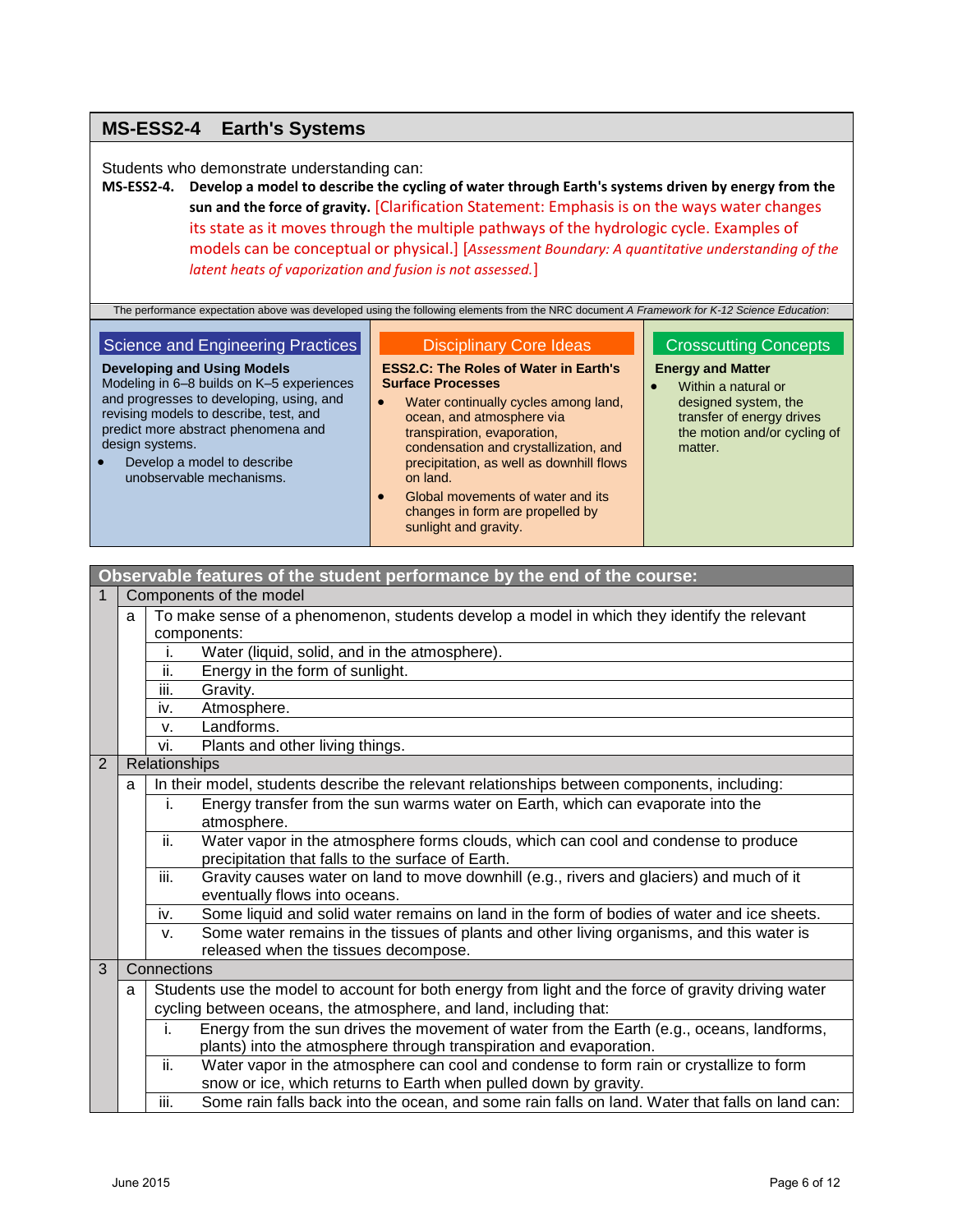|         |                                                                                                                  | Be pulled down by gravity to form surface waters such as rivers, which join together and<br>1.                    |  |
|---------|------------------------------------------------------------------------------------------------------------------|-------------------------------------------------------------------------------------------------------------------|--|
|         |                                                                                                                  | generally flow back into the ocean.                                                                               |  |
|         | Evaporate back into the atmosphere.<br>2.                                                                        |                                                                                                                   |  |
|         |                                                                                                                  | Be taken up by plants, which release it through transpiration and also eventually through<br>3.<br>decomposition. |  |
|         | Be taken up by animals, which release it through respiration and also eventually through<br>4.<br>decomposition. |                                                                                                                   |  |
| sheets. |                                                                                                                  | 5. Freeze (crystallize) and/or collect in frozen form, in some cases forming glaciers or ice                      |  |
|         |                                                                                                                  | Be stored on land in bodies of water or below ground in aquifers.<br>6.                                           |  |
|         | b                                                                                                                | Students use the model to describe that the transfer of energy between water and its environment                  |  |
|         |                                                                                                                  | drives the phase changes that drive water cycling through evaporation, transpiration, condensation,               |  |
|         | crystallization, and precipitation.                                                                              |                                                                                                                   |  |
|         | C                                                                                                                | Students use the model to describe how gravity interacts with water in different phases and                       |  |
|         |                                                                                                                  | locations to drive water cycling between the Earth's surface and the atmosphere.                                  |  |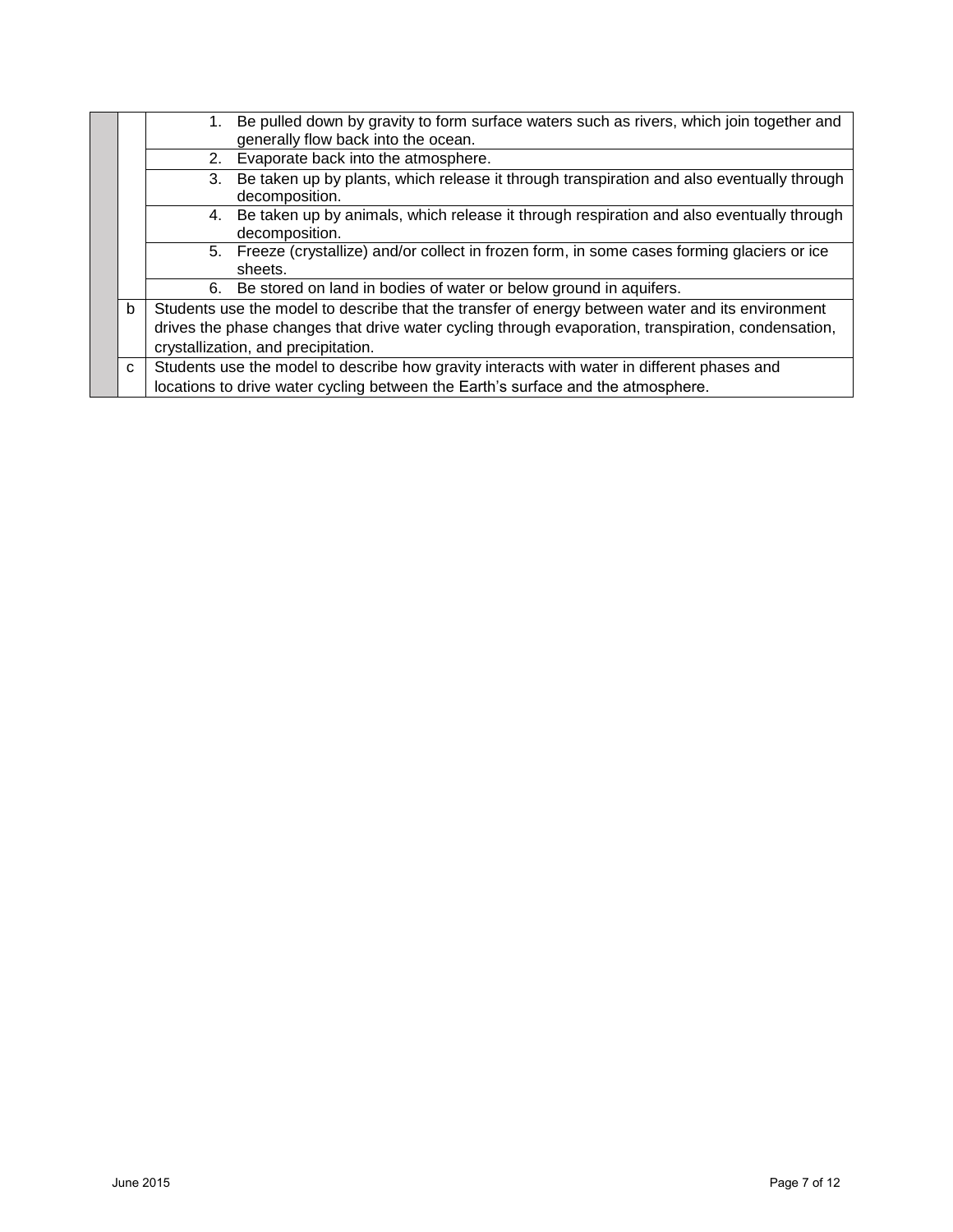# **MS-ESS2-5 Earth's Systems**

Students who demonstrate understanding can:

**MS-ESS2-5. Collect data to provide evidence for how the motions and complex interactions of air masses results in changes in weather conditions.** [Clarification Statement: Emphasis is on how air masses flow from regions of high pressure to low pressure, causing weather (defined by temperature, pressure, humidity, precipitation, and wind) at a fixed location to change over time, and how sudden changes in weather can result when different air masses collide. Emphasis is on how weather can be predicted within probabilistic ranges. Examples of data can be provided to students (such as weather maps, diagrams, and visualizations) or obtained through laboratory experiments (such as with condensation).] [*Assessment Boundary: Assessment does not include recalling the names of cloud types or weather symbols used on weather maps or the reported diagrams from weather stations.*]

The performance expectation above was developed using the following elements from the NRC document *A Framework for K-12 Science Education*:

## Science and Engineering Practices

# **Planning and Carrying Out**

**Investigations** Planning and carrying out investigations in 6-8 builds on K-5 experiences and progresses to include investigations that use multiple variables and provide evidence to support explanations or solutions.

 Collect data to produce data to serve as the basis for evidence to answer scientific questions or test design solutions under a range of conditions.

#### Disciplinary Core Ideas

#### **ESS2.C: The Roles of Water in Earth's Surface Processes**

• The complex patterns of the changes and the movement of water in the atmosphere, determined by winds, landforms, and ocean temperatures and currents, are major determinants of local weather patterns.

#### **ESS2.D: Weather and Climate**

 Because these patterns are so complex, weather can only be predicted probabilistically.

## Crosscutting Concepts **Cause and Effect**

 Cause and effect relationships may be used to predict phenomena in natural or designed systems.

| Observable features of the student performance by the end of the course: |  |  |  |
|--------------------------------------------------------------------------|--|--|--|
| Identifying the phenomenon under investigation                           |  |  |  |

|                | a                                                                                                                                                                                                                                                                                                                                                                              | From the given investigation plan, students describe the phenomenon under investigation, which<br>includes the relationships between air mass interactions and weather conditions.                                            |  |  |
|----------------|--------------------------------------------------------------------------------------------------------------------------------------------------------------------------------------------------------------------------------------------------------------------------------------------------------------------------------------------------------------------------------|-------------------------------------------------------------------------------------------------------------------------------------------------------------------------------------------------------------------------------|--|--|
|                | Students identify the purpose of the investigation, which includes providing evidence to answer<br>b<br>questions about how motions and complex interactions of air masses result in changes in weather<br>conditions [note: expectations of students regarding mechanisms are limited to relationships<br>between patterns of activity of air masses and changes in weather]. |                                                                                                                                                                                                                               |  |  |
| $\overline{2}$ |                                                                                                                                                                                                                                                                                                                                                                                | Identifying the evidence to address the purpose of the investigation                                                                                                                                                          |  |  |
|                | a                                                                                                                                                                                                                                                                                                                                                                              | From a given investigation plan, students describe the data to be collected and the evidence to be<br>derived from the data that would indicate relationships between air mass movement and changes in<br>weather, including: |  |  |
|                |                                                                                                                                                                                                                                                                                                                                                                                | Patterns in weather conditions in a specific area (e.g., temperature, air pressure, humidity,<br>wind speed) over time.                                                                                                       |  |  |
|                |                                                                                                                                                                                                                                                                                                                                                                                | The relationship between the distribution and movement of air masses and landforms, ocean<br>ii.<br>temperatures, and currents.                                                                                               |  |  |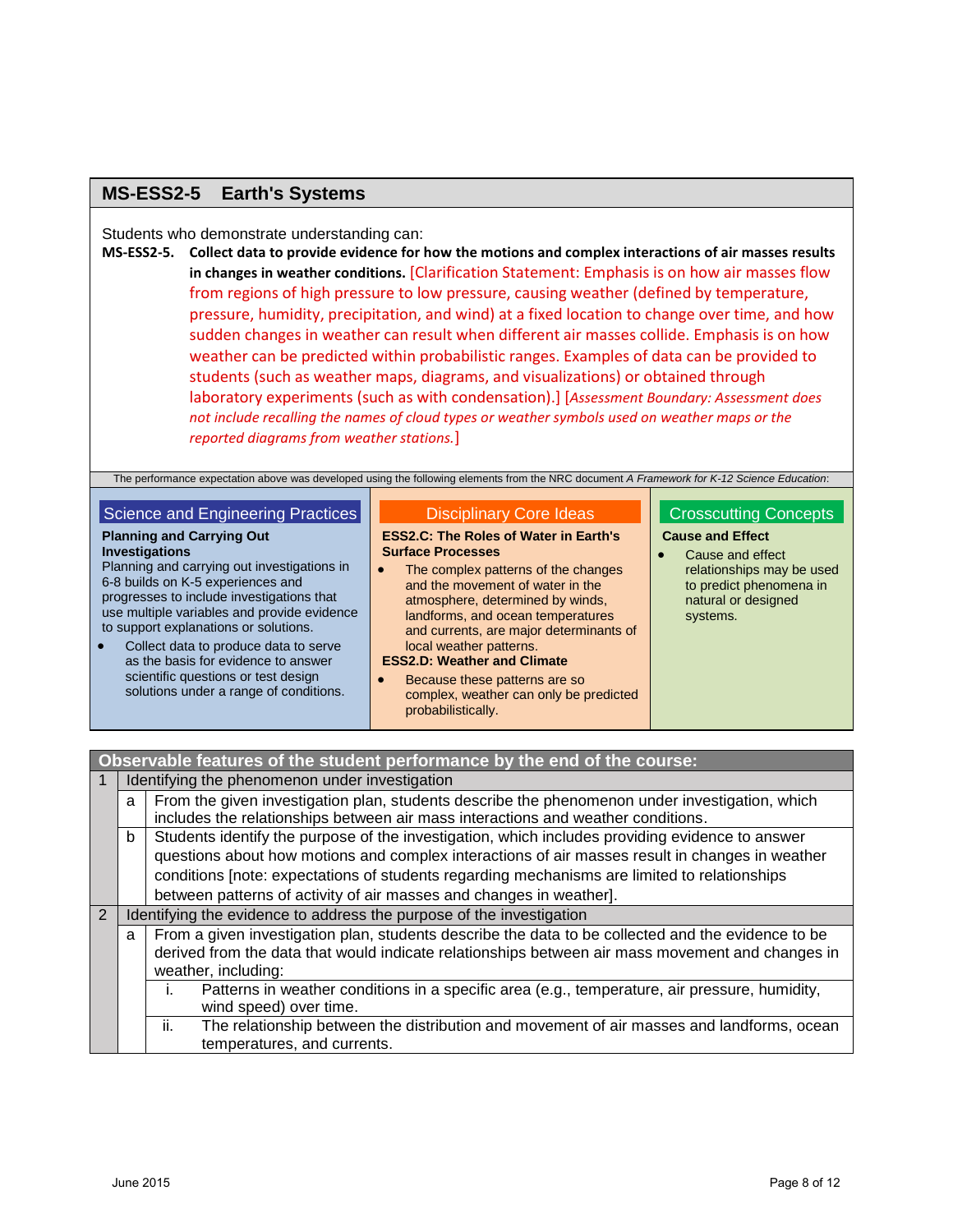|                                                  |                                                                                                          | iii.<br>The relationship between observed, large-scale weather patterns and the location or        |  |  |
|--------------------------------------------------|----------------------------------------------------------------------------------------------------------|----------------------------------------------------------------------------------------------------|--|--|
|                                                  |                                                                                                          | movement of air masses, including patterns that develop between air masses (e.g., cold             |  |  |
|                                                  |                                                                                                          | fronts may be characterized by thunderstorms).                                                     |  |  |
|                                                  | Students describe how the evidence to be collected will be relevant to determining the relationship<br>b |                                                                                                    |  |  |
|                                                  |                                                                                                          | between patterns of activity of air masses and changes in weather conditions.                      |  |  |
|                                                  | C                                                                                                        | Students describe that because weather patterns are so complex and have multiple causes,           |  |  |
| weather can be predicted only probabilistically. |                                                                                                          |                                                                                                    |  |  |
| 3                                                |                                                                                                          | Planning the investigation                                                                         |  |  |
|                                                  | a                                                                                                        | Students describe the tools and methods used in the investigation, including how they are relevant |  |  |
|                                                  |                                                                                                          | to the purpose of the investigation.                                                               |  |  |
| $\overline{4}$                                   |                                                                                                          | Collecting the data                                                                                |  |  |
|                                                  | a                                                                                                        | According to the provided investigation plan, students make observations and record data, either   |  |  |
|                                                  |                                                                                                          | firsthand and/or from professional weather monitoring services.                                    |  |  |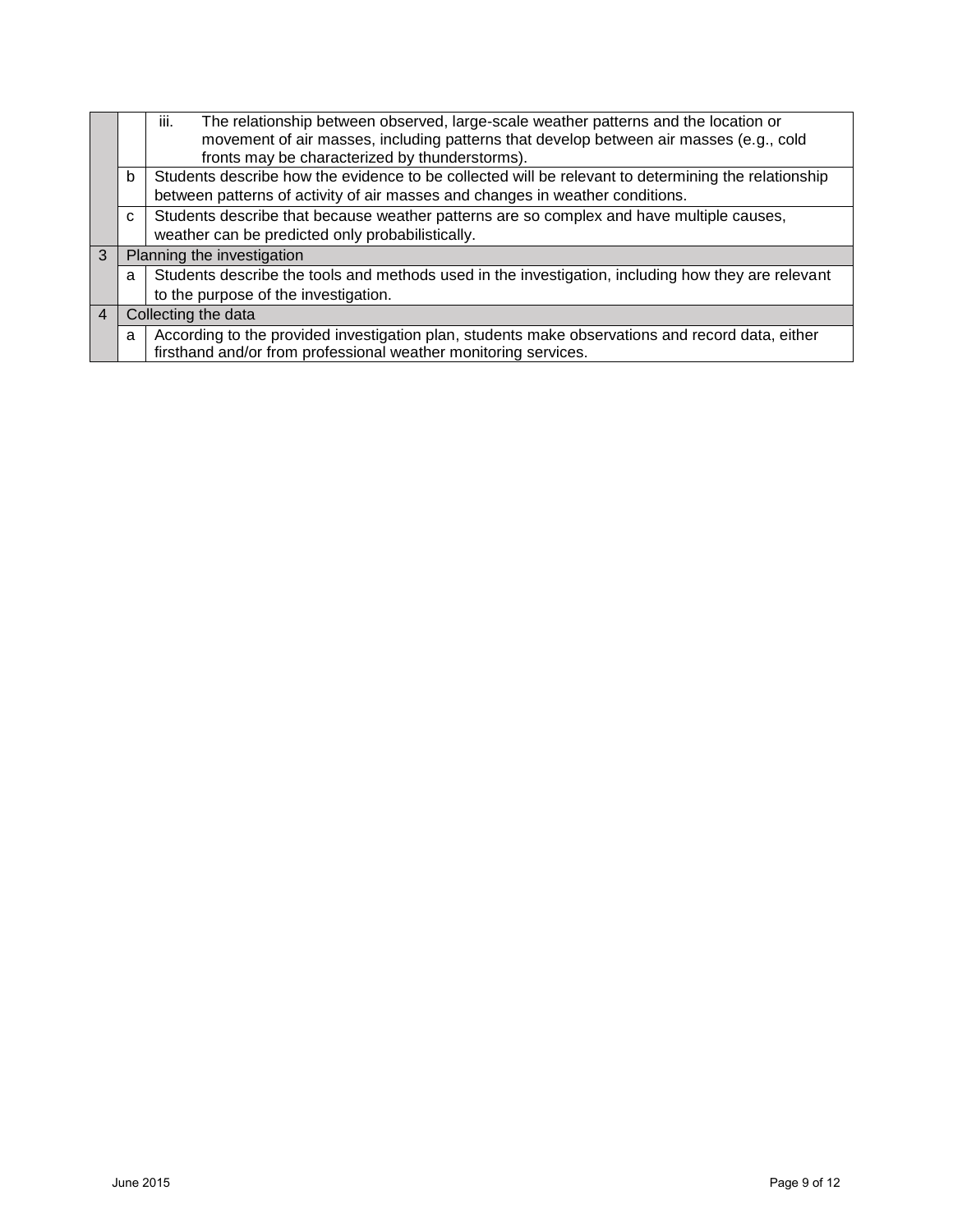# **MS-ESS2-6 Earth's Systems**

Students who demonstrate understanding can:

**MS-ESS2-6. Develop and use a model to describe how unequal heating and rotation of the Earth cause patterns of atmospheric and oceanic circulation that determine regional climates.** [Clarification Statement: Emphasis is on how patterns vary by latitude, altitude, and geographic land distribution. Emphasis of atmospheric circulation is on the sunlight-driven latitudinal banding, the Coriolis effect, and resulting prevailing winds; emphasis of ocean circulation is on the transfer of heat by the global ocean convection cycle, which is constrained by the Coriolis effect and the outlines of continents. Examples of models can be diagrams, maps and globes, or digital representations.] [*Assessment Boundary: Assessment does not include the dynamics of the Coriolis effect.*]

The performance expectation above was developed using the following elements from the NRC document *A Framework for K-12 Science Education*:

| Science and Engineering Practices                                                                                                                                                                                                                                                    | <b>Disciplinary Core Ideas</b>                                                                                                                                                                                                                                                                                                                                                                                                                                                                                                                                                                                                                                                                                                                                                                          | <b>Crosscutting Concepts</b>                                                                                                                                                                                                   |
|--------------------------------------------------------------------------------------------------------------------------------------------------------------------------------------------------------------------------------------------------------------------------------------|---------------------------------------------------------------------------------------------------------------------------------------------------------------------------------------------------------------------------------------------------------------------------------------------------------------------------------------------------------------------------------------------------------------------------------------------------------------------------------------------------------------------------------------------------------------------------------------------------------------------------------------------------------------------------------------------------------------------------------------------------------------------------------------------------------|--------------------------------------------------------------------------------------------------------------------------------------------------------------------------------------------------------------------------------|
| <b>Developing and Using Models</b><br>Modeling in 6–8 builds on K–5 experiences<br>and progresses to developing, using, and<br>revising models to describe, test, and<br>predict more abstract phenomena and<br>design systems.<br>Develop and use a model to describe<br>phenomena. | <b>ESS2.C: The Roles of Water in Earth's</b><br><b>Surface Processes</b><br>Variations in density due to variations in<br>$\bullet$<br>temperature and salinity drive a global<br>pattern of interconnected ocean<br>currents.<br><b>ESS2.D: Weather and Climate</b><br>Weather and climate are influenced by<br>$\bullet$<br>interactions involving sunlight, the<br>ocean, the atmosphere, ice, landforms,<br>and living things. These interactions<br>vary with latitude, altitude, and local<br>and regional geography, all of which<br>can affect oceanic and atmospheric<br>flow patterns.<br>The ocean exerts a major influence on<br>$\bullet$<br>weather and climate by absorbing<br>energy from the sun, releasing it over<br>time, and globally redistributing it<br>through ocean currents. | <b>Systems and System</b><br><b>Models</b><br>Models can be used to<br>represent systems and<br>their interactions-such<br>as inputs, processes and<br>outputs-and energy,<br>matter, and information<br>flows within systems. |

**Observable features of the student performance by the end of the course:**

| $\mathbf{1}$ | Components of the model                                                                          |      |                                                                                                |  |
|--------------|--------------------------------------------------------------------------------------------------|------|------------------------------------------------------------------------------------------------|--|
|              | To make sense of a phenomenon, students develop a model in which they identify the relevant<br>a |      |                                                                                                |  |
|              |                                                                                                  |      | components of the system, with inputs and outputs, including:                                  |  |
|              | The rotating Earth.                                                                              |      |                                                                                                |  |
|              |                                                                                                  | ii.  | The atmosphere.                                                                                |  |
|              |                                                                                                  | iii. | The ocean, including the relative rate of thermal energy transfer of water compared to land or |  |
|              | air.                                                                                             |      |                                                                                                |  |
|              |                                                                                                  | İV.  | Continents and the distribution of landforms on the surface of Earth.                          |  |
|              |                                                                                                  | V.   | Global distribution of ice.                                                                    |  |
|              |                                                                                                  | vi.  | Distribution of living things.                                                                 |  |
|              |                                                                                                  | VII. | Energy.                                                                                        |  |
|              |                                                                                                  |      | Radiation from the sun as an input.<br>1.                                                      |  |
|              |                                                                                                  |      | Thermal energy that exists in the atmosphere, water, land, and ice (as represented by<br>2.    |  |
|              |                                                                                                  |      | temperature).                                                                                  |  |
|              |                                                                                                  |      |                                                                                                |  |
|              |                                                                                                  |      |                                                                                                |  |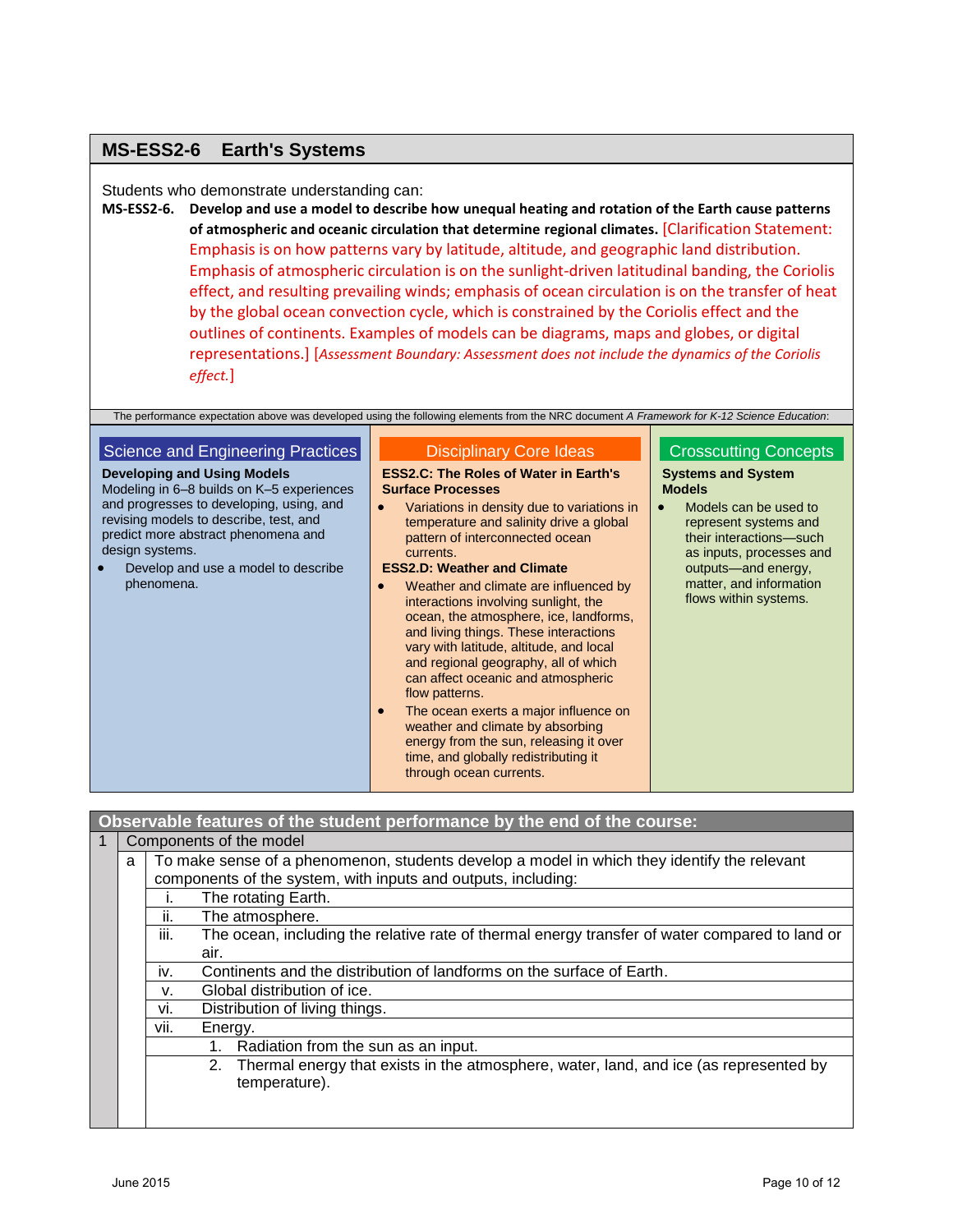| $\overline{2}$ |   | Relationships |    |                                                                                                  |
|----------------|---|---------------|----|--------------------------------------------------------------------------------------------------|
|                | a | including:    |    | In the model, students identify and describe the relationships between components of the system, |
|                |   | i.            |    | Differences in the distribution of solar energy and temperature changes, including:              |
|                |   |               |    | 1. Higher latitudes receive less solar energy per unit of area than do lower latitudes,          |
|                |   |               |    | resulting in temperature differences based on latitude.                                          |
|                |   |               |    | 2. Smaller temperature changes tend to occur in oceans than on land in the same amount           |
|                |   |               |    | of time.                                                                                         |
|                |   |               | 3. | In general, areas at higher elevations have lower average temperatures than do areas             |
|                |   |               |    | at lower elevations.                                                                             |
|                |   |               |    | 4. Features on the Earth's surface, such as the amount of solar energy reflected back into       |
|                |   |               |    | the atmosphere or the absorption of solar energy by living things, affect the amount of          |
|                |   |               |    | solar energy transferred into heat energy.                                                       |
|                |   | ii.           |    | Motion of ocean waters and air masses (matter):                                                  |
|                |   |               |    | 1. Fluid matter (i.e., air, water) flows from areas of higher density to areas of lower density  |
|                |   |               |    | (due to temperature or salinity). The density of a fluid can vary for several different          |
|                |   |               |    | reasons (e.g., changes in salinity and temperature of water can each cause changes in            |
|                |   |               |    | density). Differences in salinity and temperature can, therefore, cause fluids to move           |
|                |   |               |    | vertically and, as a result of vertical movement, also horizontally because of density           |
|                |   |               |    | differences.                                                                                     |
|                |   | iii.          |    | Factors affecting the motion of wind and currents:                                               |
|                |   |               | 1. | The Earth's rotation causes oceanic and atmospheric flows to curve when viewed from              |
|                |   |               |    | the rotating surface of Earth (Coriolis force).                                                  |
|                |   |               | 2. | The geographical distribution of land limits where ocean currents can flow.                      |
|                |   |               | 3. | Landforms affect atmospheric flows (e.g., mountains deflect wind and/or force it to              |
|                |   |               |    | higher elevation).                                                                               |
|                |   | iv.           |    | Thermal energy transfer:                                                                         |
|                |   |               | 1. | Thermal energy moves from areas of high temperature to areas of lower temperature                |
|                |   |               |    | either through the movement of matter, via radiation, or via conduction of heat from             |
|                |   |               |    | warmer objects to cooler objects.                                                                |
|                |   |               |    | 2. Absorbing or releasing thermal energy produces a more rapid change in temperature on          |
|                |   |               |    | land compared to in water.                                                                       |
|                |   |               | 3. | Absorbing or releasing thermal energy produces a more rapid change in temperature in             |
|                |   |               |    | the atmosphere compared to either on land or in water so the atmosphere is warmed or             |
|                |   |               |    | cooled by being in contact with land or the ocean.                                               |
| 3              |   | Connections   |    |                                                                                                  |
|                | а |               |    | Students use the model to describe:                                                              |
|                |   | i.            |    | The general latitudinal pattern in climate (higher average annual temperatures near the          |
|                |   |               |    | equator and lower average annual temperatures at higher latitudes) caused by more direct         |
|                |   |               |    | light (greater energy per unit of area) at the equator (more solar energy) and less direct light |
|                |   |               |    | at the poles (less solar energy).                                                                |
|                |   | ii.           |    | The general latitudinal pattern of drier and wetter climates caused by the shift in the amount   |
|                |   |               |    | of air moisture during precipitation from rising moisture-rich air and the sinking of dry air.   |
|                |   | iii.          |    | The pattern of differing climates in continental areas as compared to the oceans. Because        |
|                |   |               |    | water can absorb more solar energy for every degree change in temperature compared to            |
|                |   |               |    | land, there is a greater and more rapid temperature change on land than in the ocean. At the     |
|                |   |               |    | centers of landmasses, this leads to conditions typical of continental climate patterns.         |
|                |   | iv.           |    | The pattern that climates near large water bodies, such as marine coasts, have                   |
|                |   |               |    | comparatively smaller changes in temperature relative to the center of the landmass. Land        |
|                |   |               |    | near the oceans can exchange thermal energy through the air, resulting in smaller changes        |
|                |   |               |    | in temperature. At the edges of landmasses, this leads to marine climates.                       |
|                |   | v.            |    | The pattern that climates at higher altitudes have lower temperatures than climates at lower     |
|                |   |               |    | altitudes. Because of the direct relationship between temperature and pressure, given the        |
|                |   |               |    | same amount of thermal energy, air at lower pressures (higher altitudes) will have lower         |
|                |   |               |    | temperatures than air at higher pressures (lower altitudes).                                     |